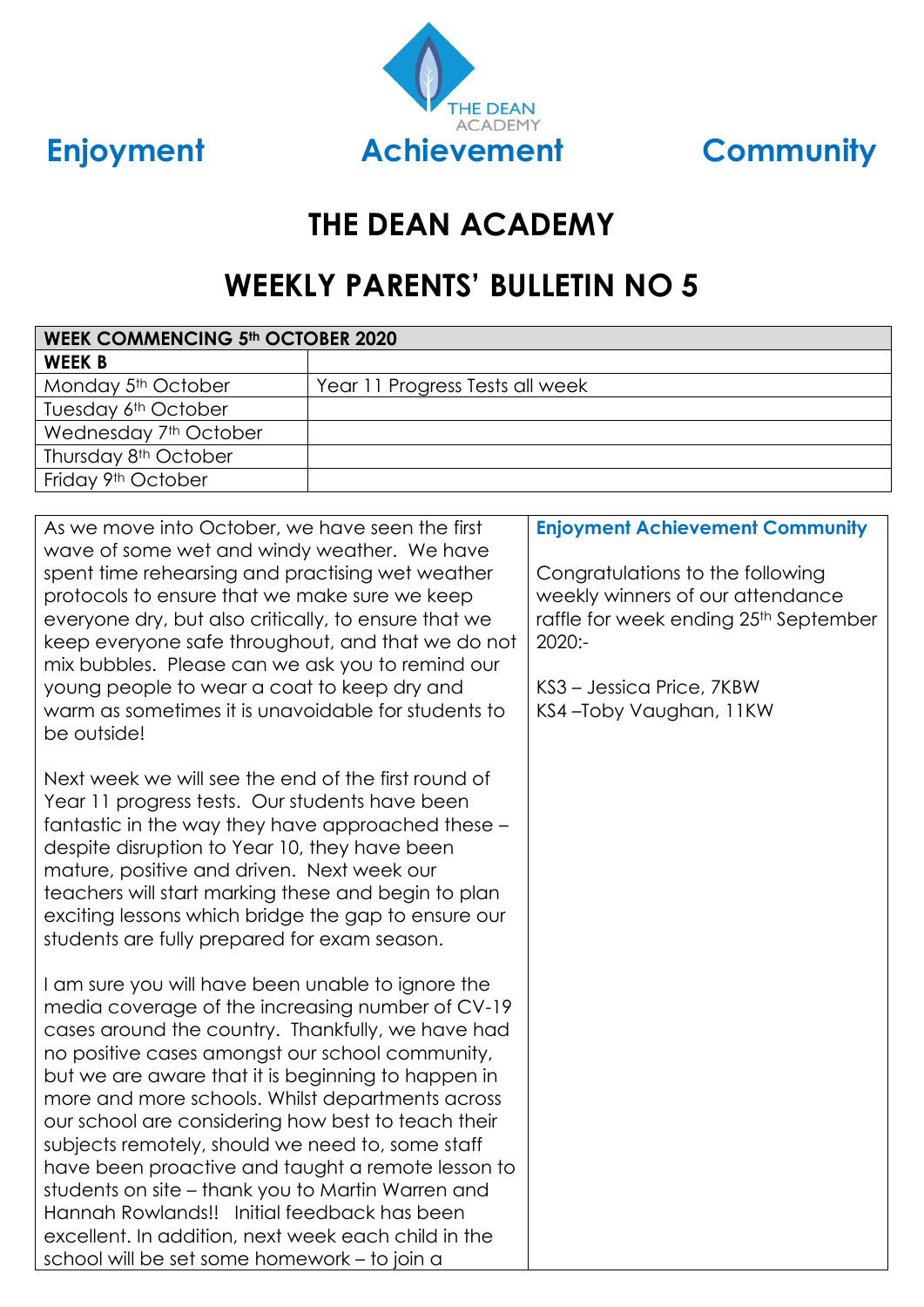| Microsoft Teams online lesson at a pre-arranged      |  |
|------------------------------------------------------|--|
| time. This will allow them to share with us any      |  |
| teething problems, deal with any connectivity issues |  |
| and help to make sure staff are confident using the  |  |
| platform.                                            |  |
| <b>Richard Brand</b>                                 |  |
| Headteacher                                          |  |

**BRIGHT SPOTS**



Excellent Maths homework from Aliyah B in Year 8. This is her homework book which is the best I have seen and shows how hard she is trying at the moment. **Mr Cornish**